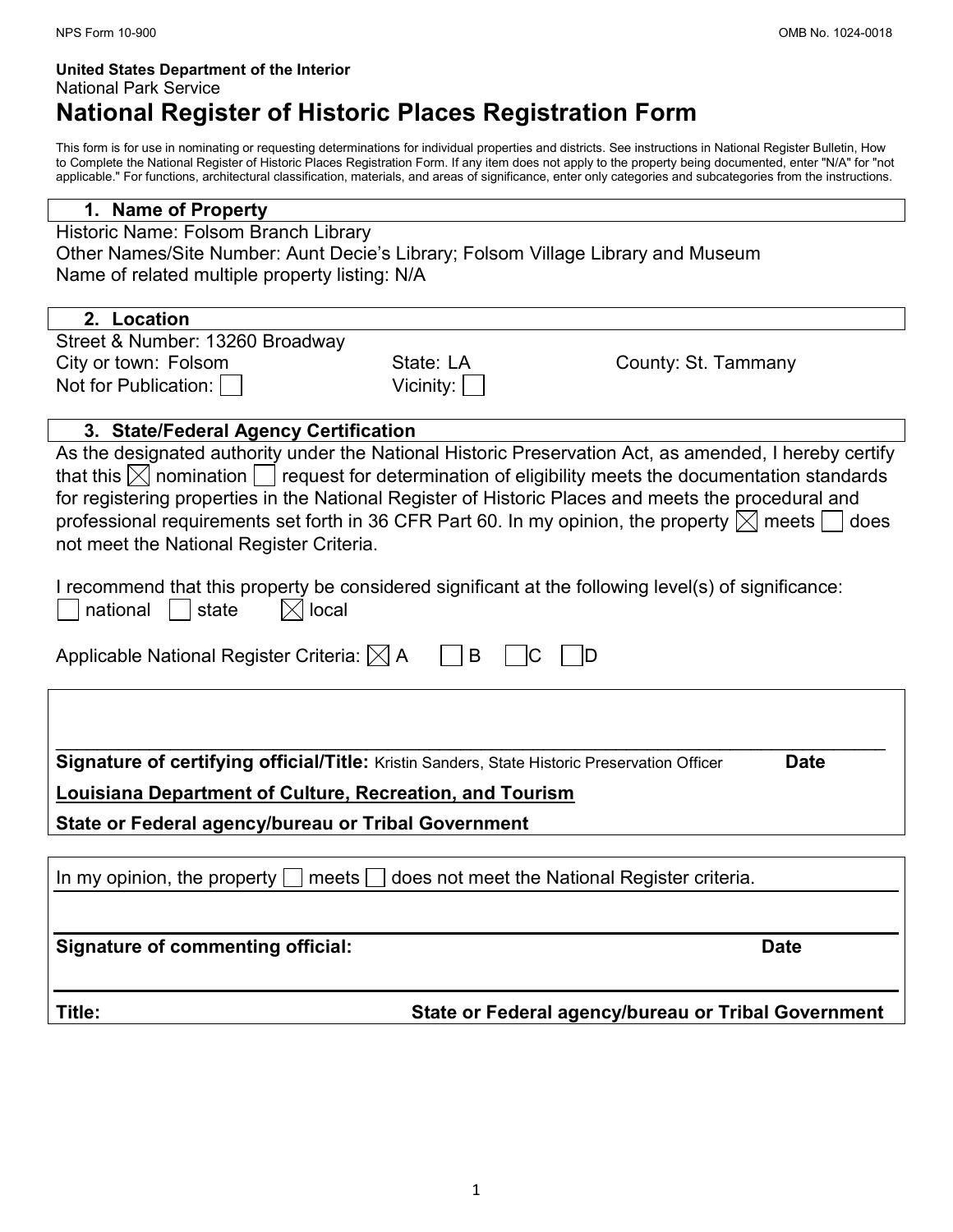Name of Property County and State County and State County and State County and State County and State County and State County and State County and State County and State County and State County and State County and State C

## 4. National Park Certification

- I hereby certify that the property is:
- entered in the National Register
- \_\_\_ determined eligible for the National Register
- determined not eligible for the National Register
- removed from the National Register
- other, explain:

### Signature of the Keeper **Date of Action**

### 5. Classification

### Ownership of Property (Check as many boxes as apply.)

| Private          |
|------------------|
| Public - Local   |
| Public – State   |
| Public - Federal |

## Category of Property (Check only one box.)

| Building(s)      |
|------------------|
| <b>District</b>  |
| <b>Site</b>      |
| <b>Structure</b> |
| object           |

Number of Resources within Property (Do not include previously listed resources in the count)

| Contributing | Non-contributing |                   |
|--------------|------------------|-------------------|
|              |                  | <b>Buildings</b>  |
|              |                  | <b>Sites</b>      |
|              |                  | <b>Structures</b> |
|              |                  | <b>Objects</b>    |
|              |                  | <sup>-</sup> otal |

Number of contributing resources previously listed in the National Register: 0

#### 6. Function or Use

Historic Functions (Enter categories from instructions.): EDUCATION/Library

Current Functions (Enter categories from instructions.): EDUCATION/Library/Museum

Louisiana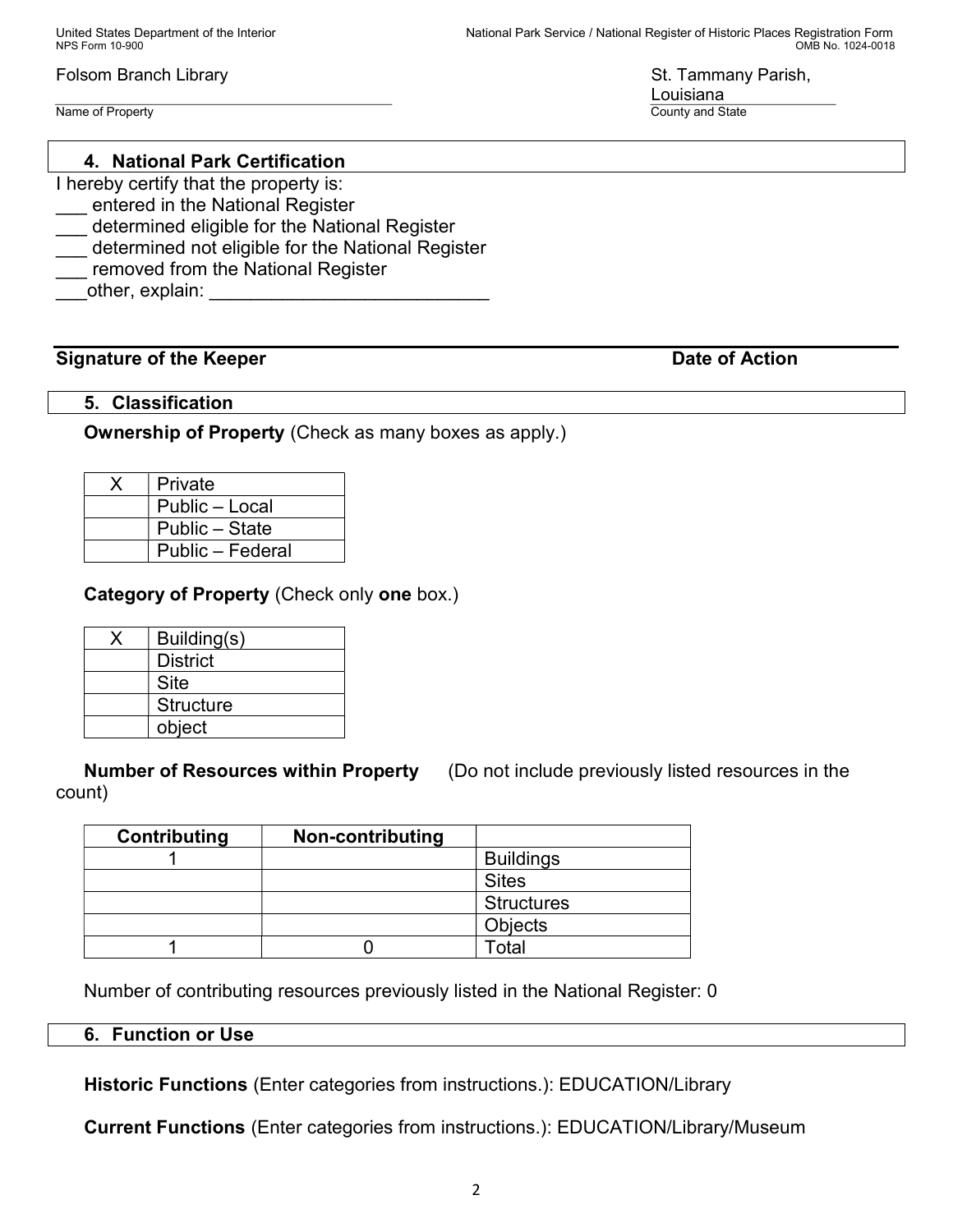Name of Property **County and State** 

Louisiana

### 7. Description

Architectural Classification (Enter categories from instructions.): No Style

Materials: (enter categories from instructions.) foundation: concrete walls: wood weatherboard roof: asphalt other:

### Narrative Description

(Describe the historic and current physical appearance and condition of the property. Describe contributing and noncontributing resources if applicable. Begin with a summary paragraph that briefly describes the general characteristics of the property, such as its location, type, style, method of construction, setting, size, and significant features. Indicate whether the property has historic integrity.)

\_\_\_\_\_\_\_\_\_\_\_\_\_\_\_\_\_\_\_\_\_\_\_\_\_\_\_\_\_\_\_\_\_\_\_\_\_\_\_\_\_\_\_\_\_\_\_\_\_\_\_\_\_\_\_\_\_\_\_\_\_\_\_\_\_\_\_\_\_\_\_\_\_\_\_\_\_\_

### Summary Paragraph

The Folsom Branch Library is located near the historic center of the village of Folsom, Louisiana east of Highway 25 at a at a transition point between the main commercial highway and a quiet residential neighborhood. The library is a small, simple one-room wood frame building of no particular style with wood siding, windows, and some original library furnishings on a concrete slab foundation. The entrance faces Broadway Street. Built circa 1940 as a tool shed, the building was converted to a oneroom library in 1949. The library has a good degree of integrity of location, design, materials, workmanship, feeling, and association. Integrity of setting is somewhat diminished by the loss of an adjacent house historically associated with the library; however, the overall setting is similar to the period of significance.

 $\mathcal{L}_\mathcal{L} = \mathcal{L}_\mathcal{L} = \mathcal{L}_\mathcal{L} = \mathcal{L}_\mathcal{L} = \mathcal{L}_\mathcal{L} = \mathcal{L}_\mathcal{L} = \mathcal{L}_\mathcal{L} = \mathcal{L}_\mathcal{L} = \mathcal{L}_\mathcal{L} = \mathcal{L}_\mathcal{L} = \mathcal{L}_\mathcal{L} = \mathcal{L}_\mathcal{L} = \mathcal{L}_\mathcal{L} = \mathcal{L}_\mathcal{L} = \mathcal{L}_\mathcal{L} = \mathcal{L}_\mathcal{L} = \mathcal{L}_\mathcal{L}$ 

#### Narrative Description

The Folsom Branch Library is located at the intersection of Broadway Street and Leon Alley east of the main road of Folsom. The building sits relatively isolated near tree-lined Broadway Street to its north with a recreational area of green space and trees enclosed with a low wood fence to its east, a gravel parking lot to its south, and an alley to its west. The alley separates the library from the former residence of the long-time librarian, which faced west toward Highway 25. The residence has been demolished and replaced; however, the new building is similar in scale to the former building. The library faces north toward Broadway Street. A simple concrete bench sits in front of the building, and 9 concrete stepping stones serve as a small landing at the entry door. After the library closed in 1987, the building remained vacant and fell into disrepair. In its recent rehabilitation, the majority of the historic materials and original library furnishings were retained.

The library is a small one-room building originally constructed in the early  $20<sup>th</sup>$  century as a storage shed or small workshop for the adjacent residence. The wood frame building sits on a concrete slab and is clad in painted wood clapboard siding. The side gable roof has exposed rafter ends. The recently replaced roof is covered with asphalt shingles on flat plywood sheathing, which replaced the original wood board decking. The primary (north) elevation features a wood vertical panel door near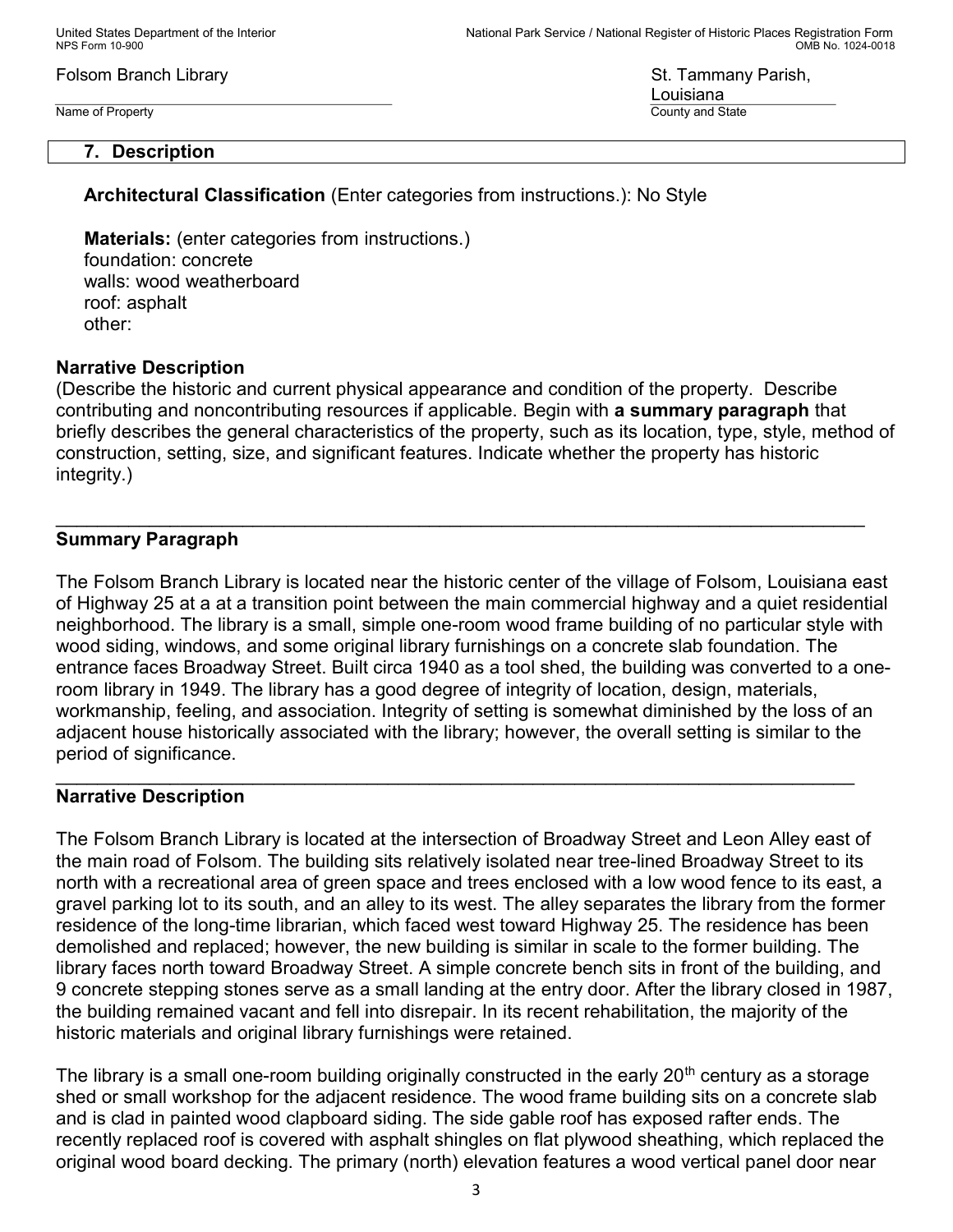Name of Property County and State County and State County and State

Louisiana

the west side. The door has new hardware and a new wood frame; one side of the original door frame containing a metal street number is mounted on the outside of the new frame. A new light fixture and mailbox are present between the door and paired 6/6 wood windows with a simple frame. The west elevation includes a single centered 6/6 wood window and a small gable vent. The south (rear) and east elevations contain no openings; a small gable vent and mechanical equipment are present on the east side.

The building's interior consists of a single room. The walls and ceiling are clad in sheetrock, which replaced older sheetrock wallboard that was damaged when the building was open to the elements for an extended period of time. The green interior paint color was matched from paint remnants found on the original library shelving. The floor is bare concrete. Original wood library shelves span the south and east walls; one retains a metal stamp from the St. Tammany Parish Library System. A low wood shelf with cubby-holes below on the north side below the windows is a replica of the original. The original library table sits in the center of the room. Original curtain valences are present on the windows. The ceiling contains a new ceiling fan and two new light fixtures, and a mini split air conditioner is installed on the east wall.

The library has a high degree of integrity of location, design, materials, workmanship, feeling, and association. It remains in its location and largely retains its interior and exterior appearance from the period of significance. Replacement materials in the recent rehabilitation include the roof, interior finishes, door frame, and one replicated interior shelf. A limited amount of wood siding was replaced in kind, and the original windows were retained and repaired. Most of the original furnishings are present with the exception of the librarian's desk, and the shelves are filled with books as they were during the period of significance. Integrity of setting is somewhat diminished by the loss of the adjacent residence of the long-time librarian, Ella Odetha "Decie" Pittman. The scale of the replacement building is similar to the former residence, and the overall setting remains similar to the historic setting. The library would undoubtedly be recognizable to its former patrons.

## 8. Statement of Significance

Applicable National Register Criteria (Mark "x" in one or more boxes for the criteria qualifying the property for National Register listing.)

| A | Property is associated with events that have made a significant contribution to the<br>broad patterns of our history.                                                                                                                                                               |
|---|-------------------------------------------------------------------------------------------------------------------------------------------------------------------------------------------------------------------------------------------------------------------------------------|
| В | Property is associated with the lives of persons significant in our past.                                                                                                                                                                                                           |
| C | Property embodies the distinctive characteristics of a type, period, or method of<br>construction or represents the work of a master, or possesses high artistic values, or<br>represents a significant and distinguishable entity whose components lack individual<br>distinction. |
| D | Property has yielded, or is likely to yield, information important in prehistory or history                                                                                                                                                                                         |

## Criteria Considerations:

|  | Owned by a religious institution or used for religious purposes |
|--|-----------------------------------------------------------------|
|  | . Removed from its original location                            |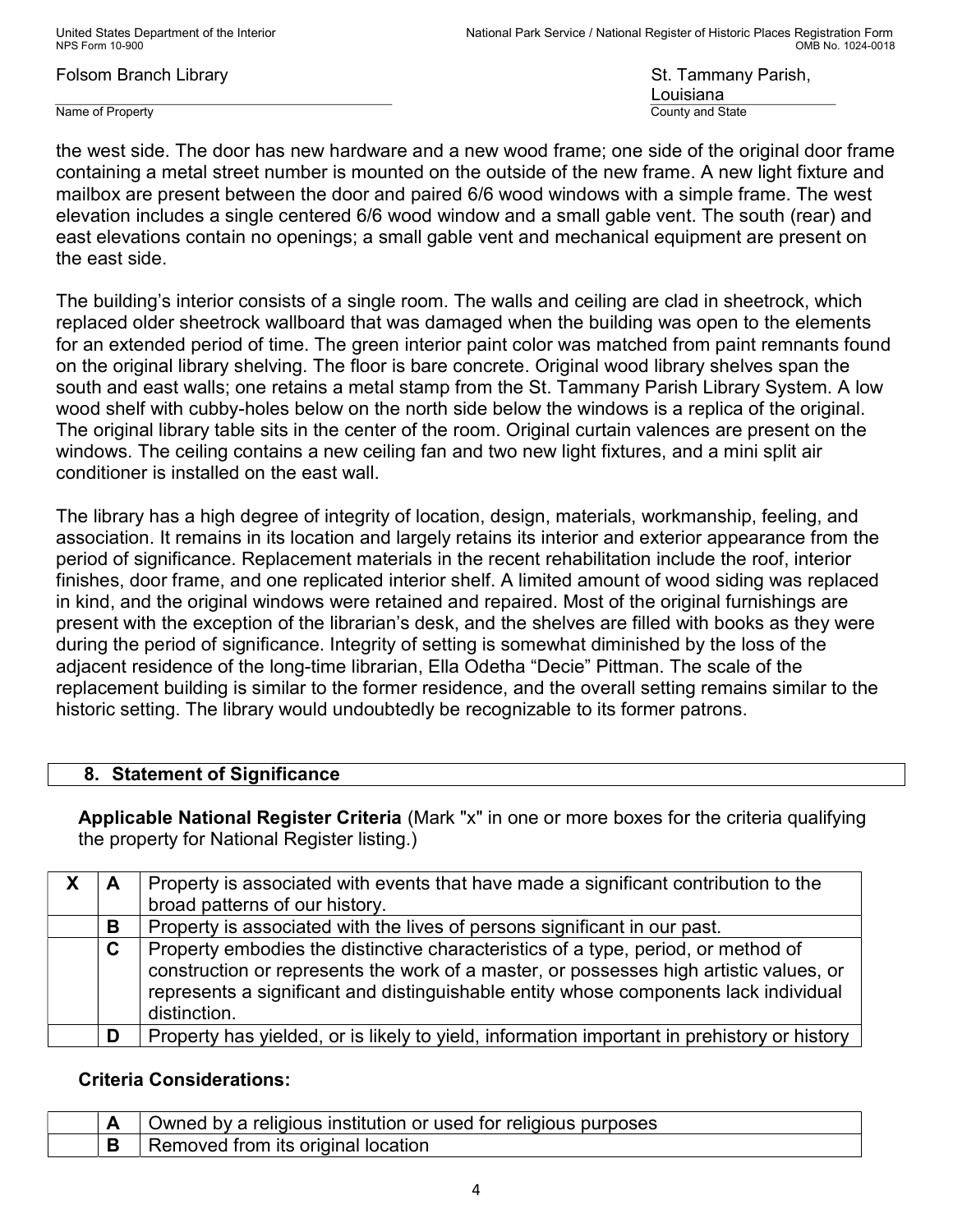Name of Property **County and State** 

Louisiana

| ັ | A birthplace or grave                                                     |
|---|---------------------------------------------------------------------------|
| D | A cemetery                                                                |
| Е | A reconstructed building, object, or structure                            |
|   | A commemorative property                                                  |
| G | Less than 50 years old or achieving significance within the past 50 years |

Areas of Significance (Enter categories from instructions.): Education

# Period of Significance: 1950 - 1972

# Significant Dates: N/A

Significant Person (Complete only if Criterion B is marked above): N/A

Cultural Affiliation (only if criterion D is marked above): N/A

# Architect/Builder (last name, first name): Pittman, James (builder)

Period of Significance (justification): The period of significance spans the years the building operated as the only public library in the village of Folsom up until the National Register 50-year cut off. The library continued to serve as the village's only public library until 1987.

# Criteria Considerations (explanation, if necessary): N/A

Statement of Significance Summary Paragraph (Provide a summary paragraph that includes level of significance, applicable criteria, justification for the period of significance, and any applicable criteria considerations.)

The Folsom Branch Library is significant at the local level under Criterion A in the area of Education. The period of significance begins in 1950, when it was converted to a library, and ends in 1972, the current 50-year cut off. The building served as the first and only public library in the village of Folsom for several decades, beginning in 1950, when it was established as the Folsom branch of the St. Tammany Parish Library. The library provided educational opportunities not available elsewhere in Folsom and served as the library for nearby Folsom Elementary School in its earlier years. It remained Folsom's only public library until 1987, when a new Folsom branch library was built a quarter mile away.

 $\mathcal{L}_\mathcal{L} = \mathcal{L}_\mathcal{L} = \mathcal{L}_\mathcal{L} = \mathcal{L}_\mathcal{L} = \mathcal{L}_\mathcal{L} = \mathcal{L}_\mathcal{L} = \mathcal{L}_\mathcal{L} = \mathcal{L}_\mathcal{L} = \mathcal{L}_\mathcal{L} = \mathcal{L}_\mathcal{L} = \mathcal{L}_\mathcal{L} = \mathcal{L}_\mathcal{L} = \mathcal{L}_\mathcal{L} = \mathcal{L}_\mathcal{L} = \mathcal{L}_\mathcal{L} = \mathcal{L}_\mathcal{L} = \mathcal{L}_\mathcal{L}$ Narrative Statement of Significance (Provide at least one paragraph for each area of significance.)

## Brief History of Folsom

At the end of the 19th century, St. Tammany Parish, was virtually covered with virgin longleaf pine forests, excepting a strip north of the Lake Ponchartrain shoreline along The Old Spanish Trail (today's Hwy. 190) and some small settlements along the rivers. In that so-called Golden Age of American Industry, it was not long before the post - Civil War railroad boom began to stretch its tracks into those forests and extract the valuable lumber to build an ever-expanding country. It was at a spot between three rivers, the Tchefuncte, Bogue Falaya, and the Bogue Chitto that the railroad built its terminal. That spot was to become the Village of Folsom. Homesteaders had been arriving and farming the area since the 1880s. One of these homesteading families, the Fendlasons, saw into the future and began to buy up the land that was to become Folsom. In 1904, George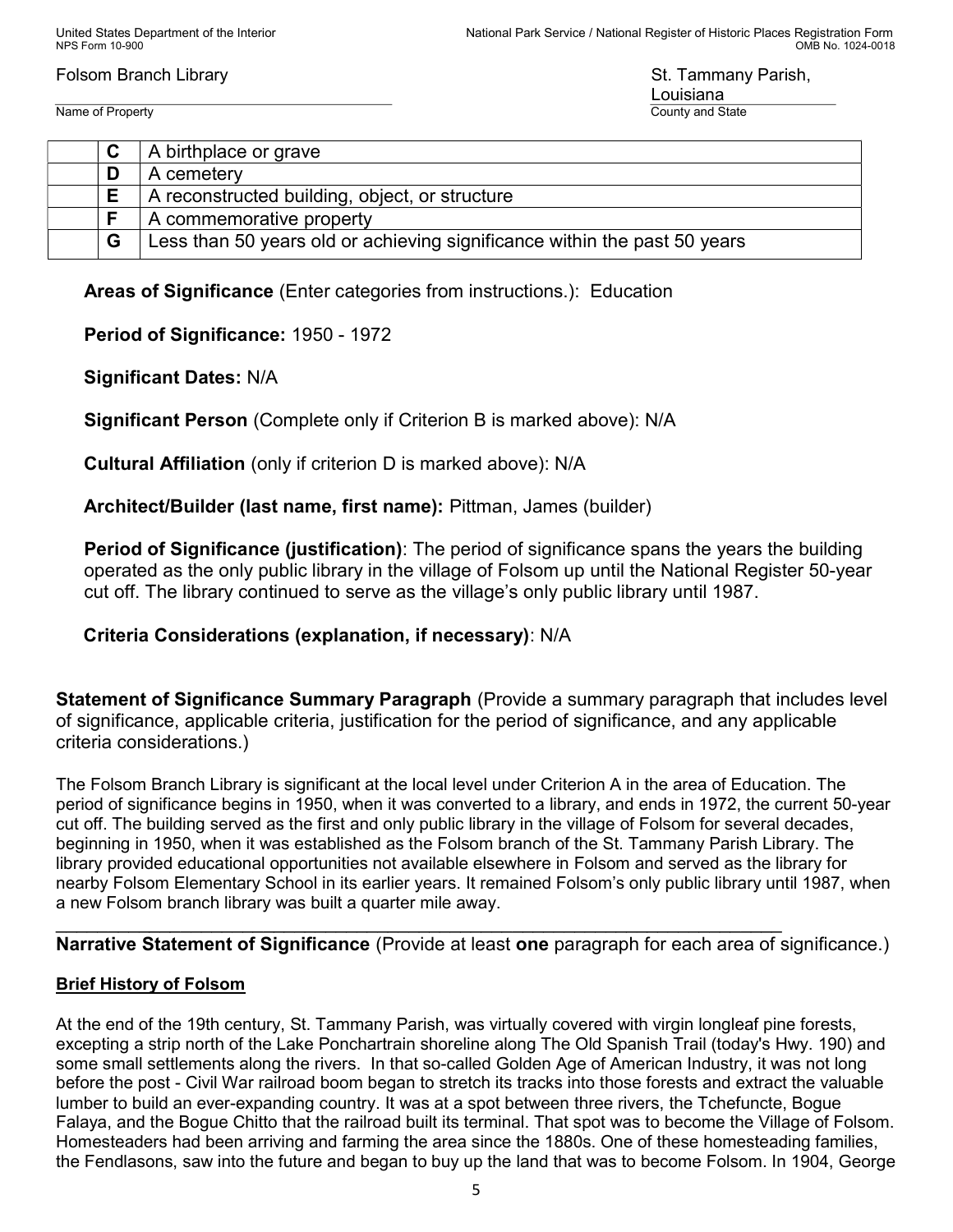Name of Property **County and State** 

Louisiana

and Hines Fendlason drew up a "plat map" or street layout and submitted it to the St. Tammany government. By World War I, the village could boast a train station, hotel, general store, barber shop, drug store, livery stable, many homes, etc.

After World War II, the first service station opened, more houses were built, and the village was flourishing. Unfortunately, the pine forests began to disappear, and trains stopped running. The clearing of the forests did allow some enterprises to rise in its place. Folsom saw a brief return to prosperity with the rise of the Tung Oil industry. Alongside of the Tung tree planting, the plant Nursery industry began to fill the clear-cut areas where the pines had once ruled. Later the Tung Oil was replaced by synthetic products, but the land once again came to life with the establishment of vast farms for thoroughbred horses.

That first service station became one of the central gathering places of the village. Having the first phone in town and one of the first automobiles, it was soon a hub of activity. The couple who opened and operated the service station, James and Odetha Pittman, were to play a great role in the establishment and operation of the Folsom Branch Library.

## History of Libraries in Folsom and St. Tammany Parish

Prior to 1925, Louisiana largely lacked public libraries outside of its major urban areas. In 1925, a \$50,000 grant from the Carnegie Corporation through the League of Library Commissions allowed for the implementation of efforts to aid public library development in rural areas throughout the state. The recently formed Louisiana Library Commission selected Essae Martha Culver, a California librarian, to administer the program. Culver adapted a statewide library demonstration program in California to the needs of Louisiana, establishing a central state library in Baton Rouge with a headquarters in each parish seat.<sup>1</sup> Each parish library demonstration, which also included branch locations and bookmobiles in more rural areas providing books borrowed from the state library, lasted one year. The program was designed to encourage the parish to assume responsibility for its library system and continue to operate it after the demonstration period ended.<sup>2</sup> The program also promoted establishing a training course for librarians throughout the state.<sup>3</sup>

The library demonstration program was widely viewed as successful and was studied as an example by interested parties in other U.S. states and countries.<sup>4</sup> Between 1925 and 1968, all 64 Louisiana parishes established their own permanent library systems. Over these four decades, the demonstration program was refined based on prior successes and failures. By the time the program reached St. Tammany Parish, administrators were selecting new parish candidates "based on the apparent strength of local interest and leadership and on the prospect of ongoing support. They standardized a procedure requiring the parish to provide physical facilities for the demonstration, as well as maintenance and utilities, furniture and shelving, office supplies, and salaries of part-time employees, bookmobile drivers, and custodians."<sup>5</sup> Additionally, "Before the demonstration concluded, the police jury was expected to provide financially for the new parish library's continued operation."<sup>6</sup>

In early 1950, the Louisiana State Library began a public library demonstration in St. Tammany Parish. Beyond the planning of central libraries in Covington and Slidell, meetings were held around the parish to announce and elicit support for a parish-wide system. Consistent with reports of publicity tours to generate and gauge public support for the demonstration program, Folsom's first librarian later recalled, "A lady came down from Baton Rouge and they had a party to see who was interested in having a library."<sup>7</sup> Many of the smaller towns

<sup>&</sup>lt;sup>1</sup> Jumonville, "Essae M. Culver," Library Trends, spring 2004, 859.

<sup>2</sup> Jumonville, 860.

 $3$  lbid.

<sup>4</sup> Jumonville, 867-868.

<sup>5</sup> Jumonville, 868.

<sup>&</sup>lt;sup>6</sup> Ibid.

<sup>&</sup>lt;sup>7</sup> Mullen, "Folsom's library: a look back." *St. Tammany News-Banner*, November 29, 1987.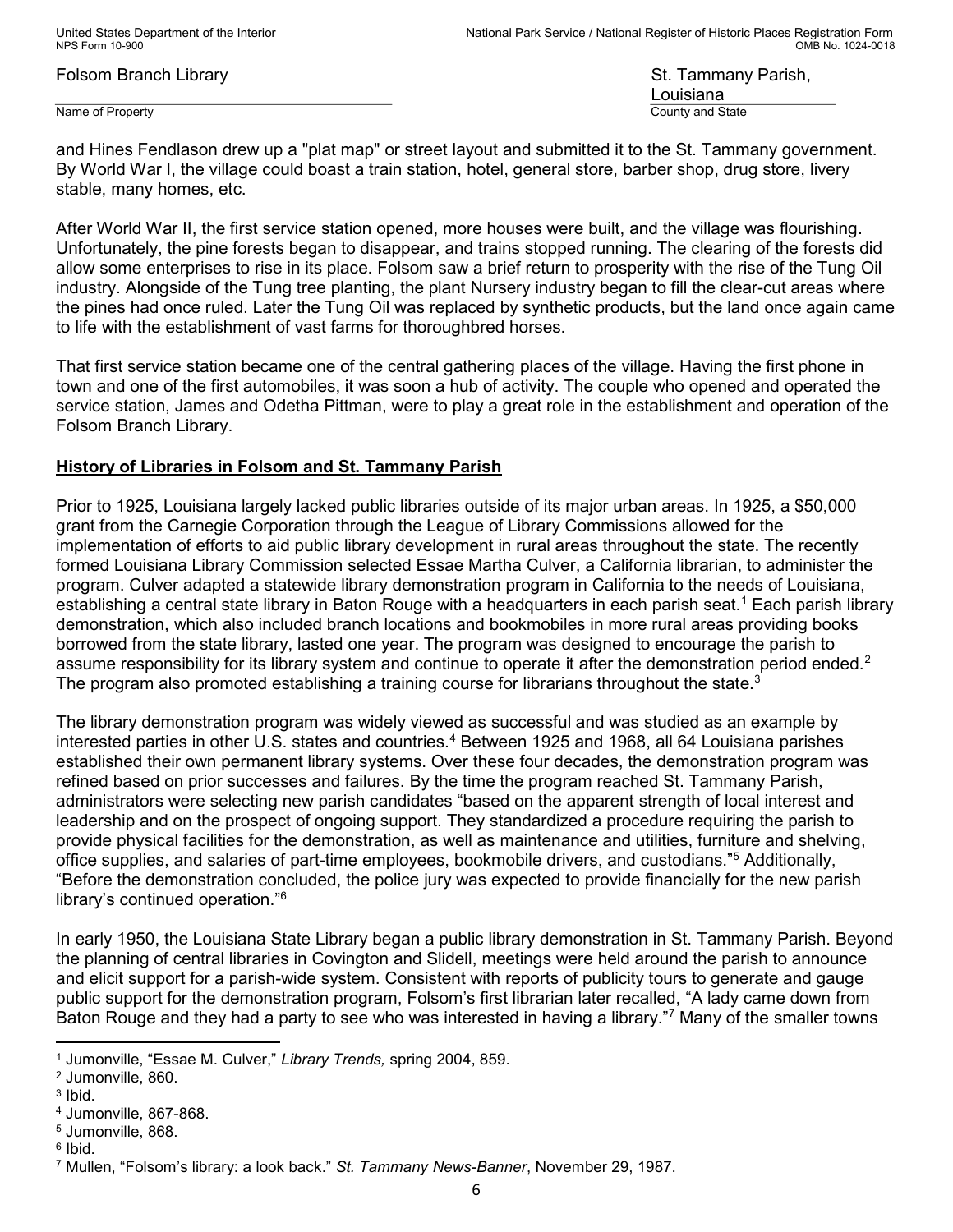Name of Property County and State County and State County and State

Louisiana

and villages in the parish stepped up and volunteered to participate. In Folsom, the Pittman and Magee families took the initiative and provided space and personnel to oversee the creation of the Folsom Village library branch.<sup>8</sup> At that time, prominent citizens Price and May Magee took part in the parish-wide planning efforts for the new St. Tammany Parish Library system. They were instrumental in getting a library opened in Folsom. Mrs. Odetha Pittman offered her services as librarian and later attended formal librarian training in Covington.<sup>9</sup> A small shed behind the Pittman home was renovated and furnished with shelving, a desk, a table, and chairs to serve as the library building. On Friday, June 2, 1950, the St. Tammany Farmer announced, "the entire system of the St. Tammany Parish Library will swing into operation in the next three weeks…" and "Folsom will open the last week in June."<sup>10</sup>

The Saint Tammany Farmer announced that the Folsom branch "opened Wednesday, June 21.… (the librarian) in charge, Mrs. James Pittman will open the library on Monday and Friday afternoons from 12:30 until 5:30."<sup>11</sup> With books on loan from the Louisiana State Library as well as Bookmobile services, the Folsom branch was in full service by the middle of the summer, 1950. Within the next month, "… Mrs. Price Magee donated the awning and lovely drapes for the library."<sup>12</sup> By the end of the year, the small branch had circulated 386 books among 79 patrons.<sup>13</sup> As a full-service library, the Folsom branch served all white citizens of the Folsom area due to widespread racial segregation laws at the time. The new parish library system included one branch for Black residents: the J.S. Clark Branch in Covington. Legal desegregation occurred in 1957 (US Supreme Court - Brown vs. the Board of Education). In Folsom, as in much of the state, actual desegregation occurred during the 1960s in slow sporadic fashion.

#### Education in Folsom

Formal education for children began in Folsom almost from the very beginnings of the village itself. There is an apocryphal story of the first schoolmaster teaching "under an oak tree" circa 1900.<sup>14</sup> Schools in actual buildings began in several of the churches in and around the village. These early schools included The Wardline School on Bennett Bridge Rd. (c. 1900), The Savannah Branch School, and the Onward School.

Public education first got underway in 1911 when the first grade for white children was opened "in a building… located near the Town Hall {then on R.R. Ave.}<sup>15</sup> In the 1920s the first Folsom Elementary School was built on a hill behind the First Baptist Church.

The first local school for the Black population of Folsom was the Folsom School, a two-teacher Rosenwald School built in 1928 at the current location of Folsom Junior High School.<sup>16 17</sup> The Folsom School was said to have a library among its early furnishings.<sup>18</sup> Early classrooms at the Folsom Elementary School often had a small section in the rear or side of the room for a few bookshelves and some books available to the children. The current Elementary School building and site opened in 1949. It had no formal space dedicated to library use until 1964, when a library space was cordoned off in the cafeteria and Blanche McCloskey became the first school librarian. From then on, Folsom Elementary has had its own library. $^{19}$ 

 $\overline{a}$ 

<sup>8</sup> Bice, passim.

<sup>&</sup>lt;sup>9</sup> Mullen, "Folsom's library: a look back." *St. Tammany News-Banner*, November 29, 1987. A two-day training program for the parish library demonstration staff ahead of the library openings is also mentioned in "Opening Ceremonies For Library Tonig," St. Tammany Farmer, June 2, 1950.

<sup>&</sup>lt;sup>10</sup> "Opening Ceremonies for Library Tonight," St. Tammany Farmer, June 2, 1950

<sup>&</sup>lt;sup>11</sup> St. Tammany Farmer, June 30, 1950

<sup>&</sup>lt;sup>12</sup> St. Tammany Farmer, July 28, 1950

<sup>&</sup>lt;sup>13</sup> "4,785 Books Borrowed From Parish Library During Month of Sept." St. Tammany Farmer, October 20, 1950 <sup>14</sup> Bice, 2004

<sup>15</sup> Bice, page 52.

<sup>16</sup> The Rosenwald Database, http://rosenwald.fisk.edu/.

<sup>17</sup> "History of Folsom Jr. High School," http://folsomjunior.stpsb.org/history.htm

 $18$  Bice, page 50.

<sup>19</sup> Jerry Laiche, interviews with the Pittman families and former students of Folsom Elementary, fall-winter 2021.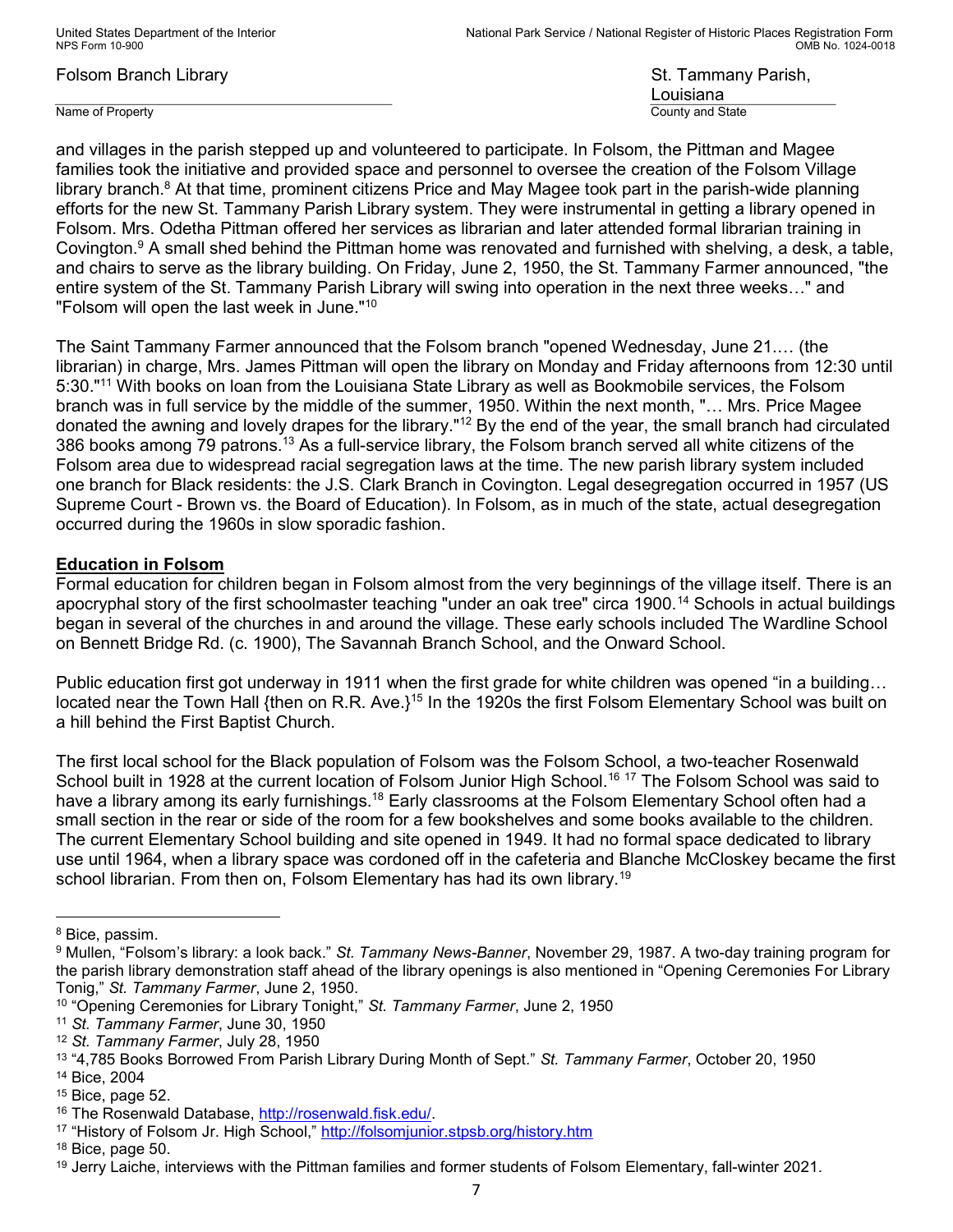United States Department of the Interior National Park Service / National Register of Historic Places Registration Form NPS Form 10-900 OMB No. 1024-0018

Folsom Branch Library St. Tammany Parish,

Name of Property County and State County and State County and State

Louisiana

### Conclusion

The Folsom Branch Library continued to operate as Folsom's sole public library until 1987, when the parish library system constructed a new 2,000 square foot building for its Folsom branch at the corner of Canton Street and Railroad Avenue.<sup>20</sup> The years of operation of the original library have almost become a source of educational and literacy legend in the village of Folsom and its surrounding countryside. The feeling was best described by Ms. Liz Blackwell Willie at the grand opening of the restored facility as, "It was our window to the world."<sup>21</sup> (Dec 3, 2021) Another local library legend was the career and services of Mrs. Pittman, still fondly known as "Aunt Decie," the original librarian from 1950 to 1971. While the building remained vacant for many years after its closing and fell into disrepair, it was restored and reopened as a community space in 2021. The library remains a local landmark and an important reminder of the village's educational history.

# Developmental History/Additional historic context information

## 9. Major Bibliographical Resources

Bibliography (Cite the books, articles, and other sources used in preparing this form.)

A Folsom Library Scrapbook. St. Tammany Parish Library, Folsom Branch.

Bice, David A. Folsom Village, A Centennial Celebration, 1904 - 2004. Clanton, AL. Heritage Publishing Consultants, 2004.

Ellis, Fredrick S. St. Tammany Parish, L'autre Cotè du Lac. Gretna, LA, Pelican Press, 1981. Forward by Walker Percy.

Laiche, Jerry. Interviews with David Pittman, Anne Pittman, Jamie Pittman, Judith O.W. Loyde, Suellen Armitage. All are current residents of Folsom, LA and former students of Folsom Elementary School. Summer 2021, January-February 2022.

\_\_\_\_\_\_\_\_\_\_\_\_\_\_\_\_\_\_\_\_\_\_\_\_\_\_\_\_\_\_\_\_\_\_\_\_\_\_\_\_\_\_\_\_\_\_\_\_\_\_\_\_\_\_\_\_\_\_\_\_\_\_\_\_\_\_\_\_\_\_\_\_\_\_\_

Mullen, J. "Folsom's library: a look back." St. Tammany News-Banner, November 29, 1987

St. Tammany Farmer, various.

 $\overline{a}$ 

# Previous documentation on file (NPS):

\_\_\_\_ preliminary determination of individual listing (36 CFR 67) has been requested

previously listed in the National Register

\_\_\_\_ previously determined eligible by the National Register

designated a National Historic Landmark

recorded by Historic American Buildings Survey #

recorded by Historic American Engineering Record #

 $20$  "Folsom Branch Library," newspaper clipping; publication and date unknown.

<sup>21</sup> Jerry Laiche, interview with Liz Blackwell Willie, December 3, 2021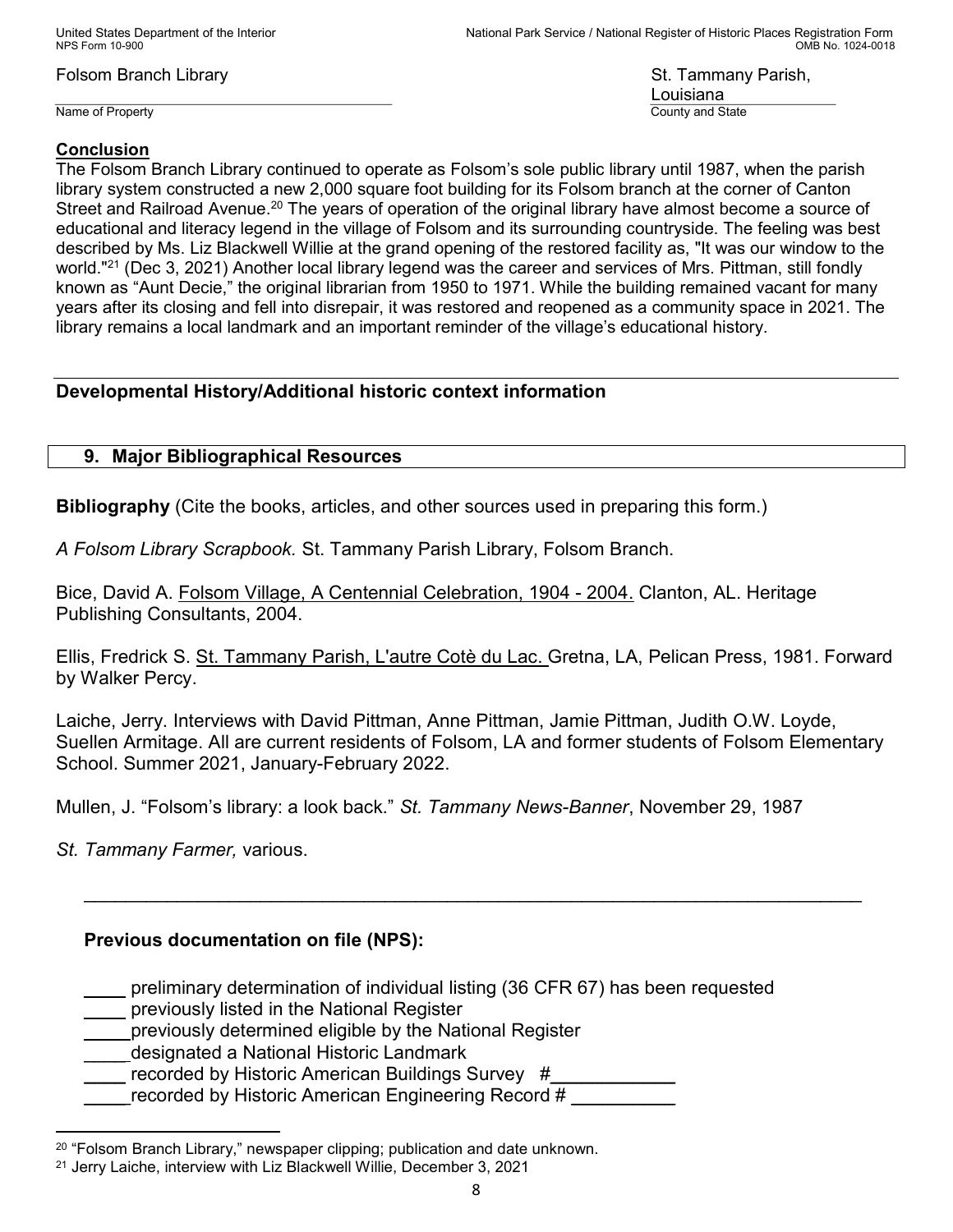United States Department of the Interior National Park Service / National Register of Historic Places Registration Form NPS Form 10-900 OMB No. 1024-0018 Folsom Branch Library St. Tammany Parish, Louisiana Name of Property **County and State** recorded by Historic American Landscape Survey # Primary location of additional data: \_\_X\_ State Historic Preservation Office \_\_\_\_ Other State agency \_\_\_\_ Federal agency \_\_\_\_ Local government **University** \_\_\_\_ Other Name of repository: \_\_\_\_\_\_\_\_\_\_\_\_\_\_\_\_\_\_\_\_\_\_\_\_\_\_\_\_\_\_\_\_\_\_\_\_\_ Historic Resources Survey Number (if assigned): 10. Geographical Data

Acreage of Property: less than one acre

Latitude/Longitude Coordinates Datum if other than WGS84: (enter coordinates to 6 decimal places)

1. Latitude: 30.629307 Longitude: -90.186724

Verbal Boundary Description (Describe the boundaries of the property.)

The boundary includes the nominated building and the area immediately surrounding it; it corresponds to the current property boundaries. LOT 10 SQ 11 FOLSOM CB 723-913 CB 1514 219 INST NO 1490429 INST NO 2200555. See boundary map.

Boundary Justification (Explain why the boundaries were selected.)

The boundary includes the current property boundaries associated with the historic Folsom Branch Library. The parcel includes the library building and a portion of the historic setting.

## 11. Form Prepared By

name/title: Emily Ardoin, National Register Coordinator, and Jon (Jerry) Laiche organization: N/A street & number: 13260 Broadway St. city or town: Folsom state: Louisiana zip code:70437 e-mail: jlaiche@earthlink.net telephone: (985) 795-2372 date: February 2022

\_\_\_\_\_\_\_\_\_\_\_\_\_\_\_\_\_\_\_\_\_\_\_\_\_\_\_\_\_\_\_\_\_\_\_\_\_\_\_\_\_\_\_\_\_\_\_\_\_\_\_\_\_\_\_\_\_\_\_\_\_\_\_\_\_\_\_\_\_\_\_\_\_\_\_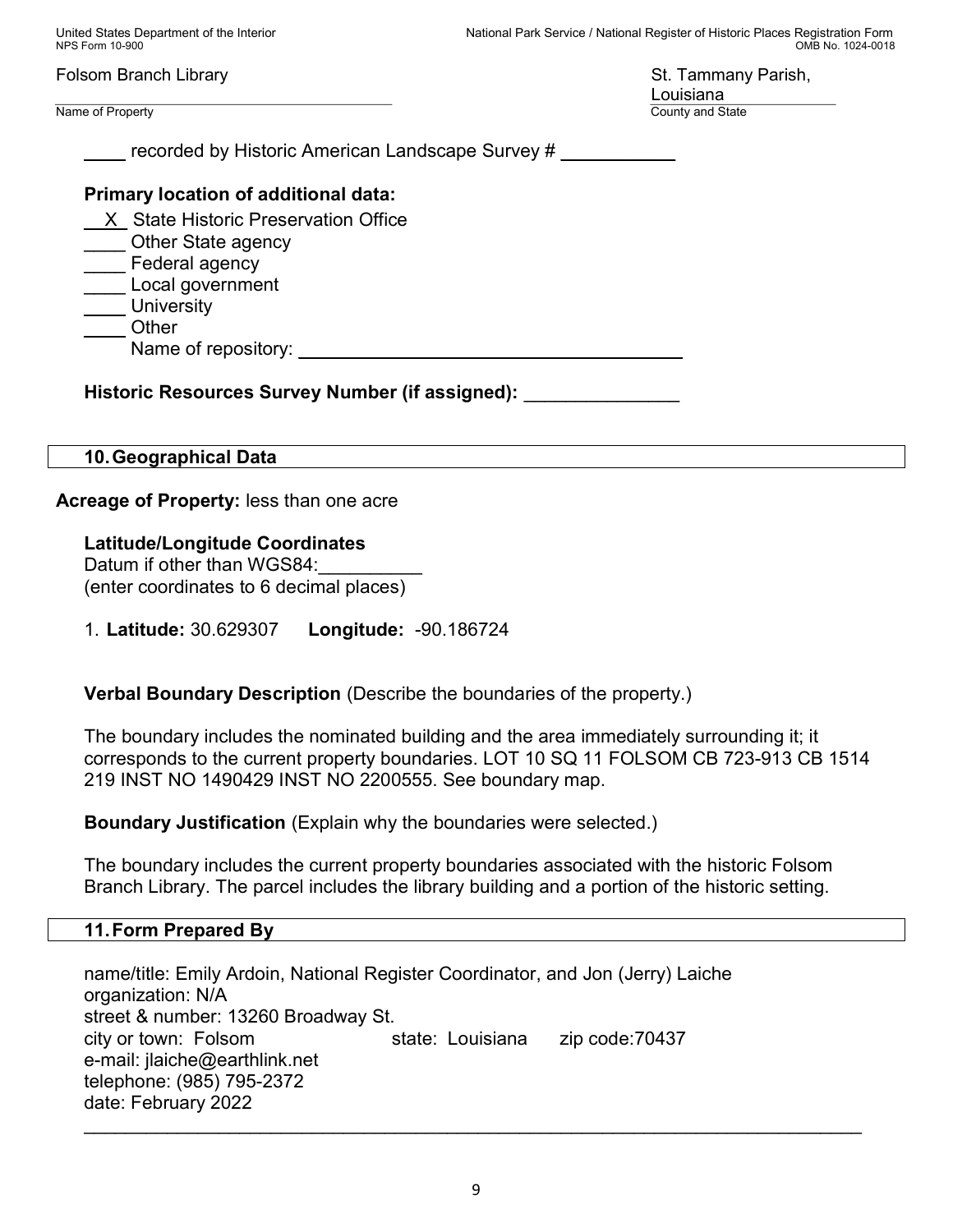Louisiana Name of Property County and State County and State County and State

# Additional Documentation

Submit the following items with the completed form:

- Maps: A USGS map or equivalent (7.5 or 15 minute series) indicating the property's location.
- **Sketch map** for historic districts and properties having large acreage or numerous resources. Key all photographs to this map.
- Additional items: (Check with the SHPO, TPO, or FPO for any additional items.)

# Photographs

Submit clear and descriptive photographs. The size of each image must be 3000x2000 at 300 ppi (pixels per inch) or larger. Key all photographs to the sketch map. Each photograph must be numbered and that number must correspond to the photograph number on the photo log. For simplicity, the name of the photographer, photo date, etc. may be listed once on the photograph log and doesn't need to be labeled on every photograph.

# Photo Log

Name of Property: Folsom Branch Library City or Vicinity: Folsom County: St. Tammany Parish State: LA Name of Photographer: Emily Ardoin Date of Photographs: February 1, 2022

- 1 of 7: Northwest corner of building, camera facing southeast
- 2 of 7: North (front) elevation, camera facing south
- 3 of 7: Northeast corner of building, camera facing southwest
- 4 of 7: Southwest corner of building, camera facing northeast
- 5 of 7: Library interior with original shelves and table, camera facing west
- 6 of 7: Library interior with original shelves and table, camera facing east
- 7 of 7: Library interior, closer view of original curtain valance, camera facing northeast

Paperwork Reduction Act Statement: This information is being collected for applications to the National Register of Historic Places to nominate properties for listing or determine eligibility for listing, to list properties, and to amend existing listings. Response to this request is required to obtain a benefit in accordance with the National Historic Preservation Act, as amended (16 U.S.C.460 et seq.). Estimated Burden Statement: Public reporting burden for this form is estimated to average 100 hours per response including time for reviewing instructions, gathering and maintaining data, and completing and reviewing the form. Direct comments regarding this burden estimate or any aspect of this form to the Office of Planning and Performance Management. U.S. Dept. of the Interior, 1849 C. Street, NW, Washington, DC.